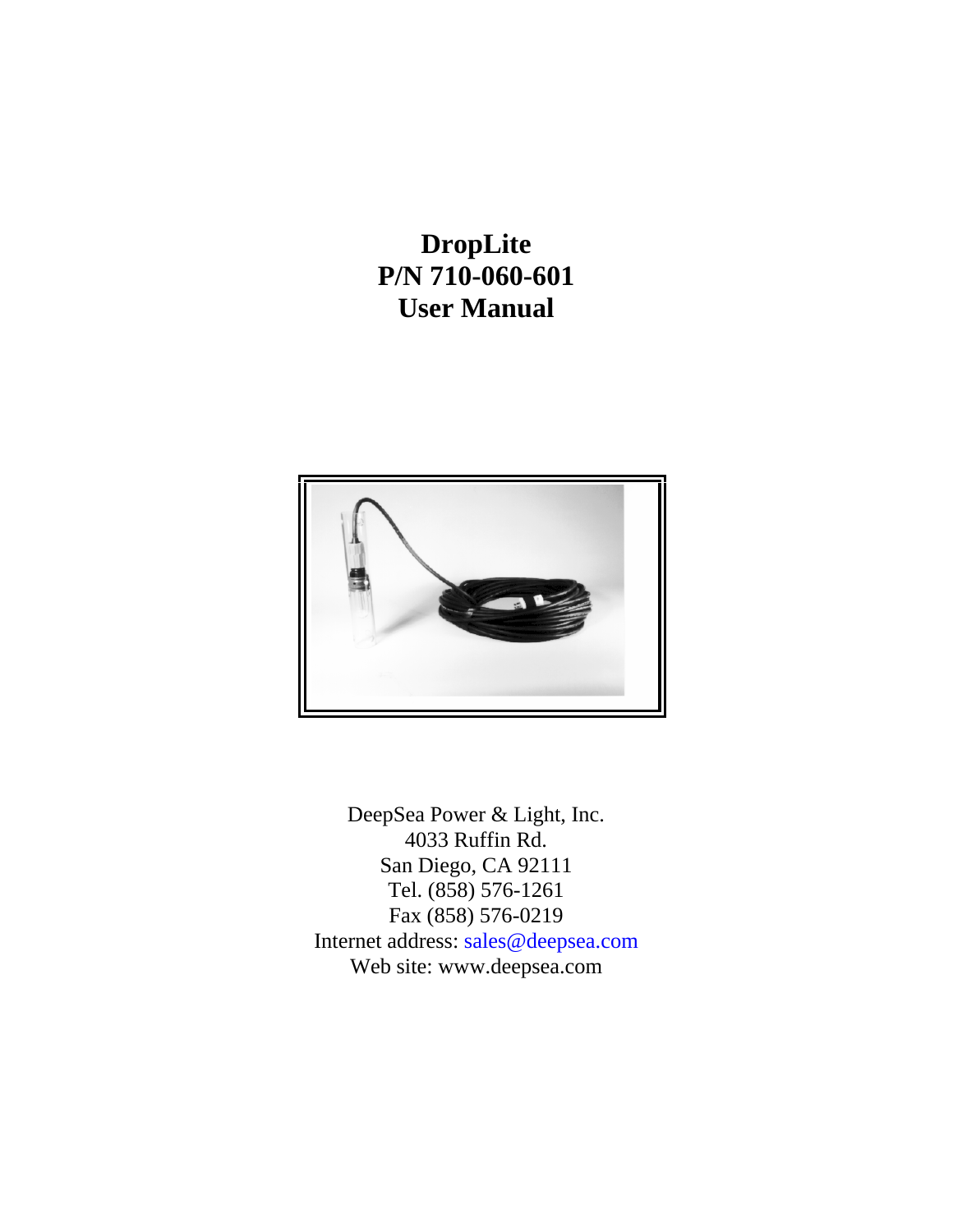# **Table of Contents**

| <b>Section</b>   |                                                                                  | Page |
|------------------|----------------------------------------------------------------------------------|------|
| 1.               |                                                                                  |      |
| 2.               |                                                                                  |      |
| 3.               |                                                                                  |      |
| $\overline{4}$ . |                                                                                  |      |
| 5.               | <b>DropLite Glass Envelope Replacement (Emergency Field Repair Procedure)  5</b> |      |
| 6.               |                                                                                  |      |
| 7.               |                                                                                  |      |
| 8.               |                                                                                  |      |
| 9.               |                                                                                  |      |
| 10.              |                                                                                  |      |
| 11.              |                                                                                  |      |
| 12.              |                                                                                  |      |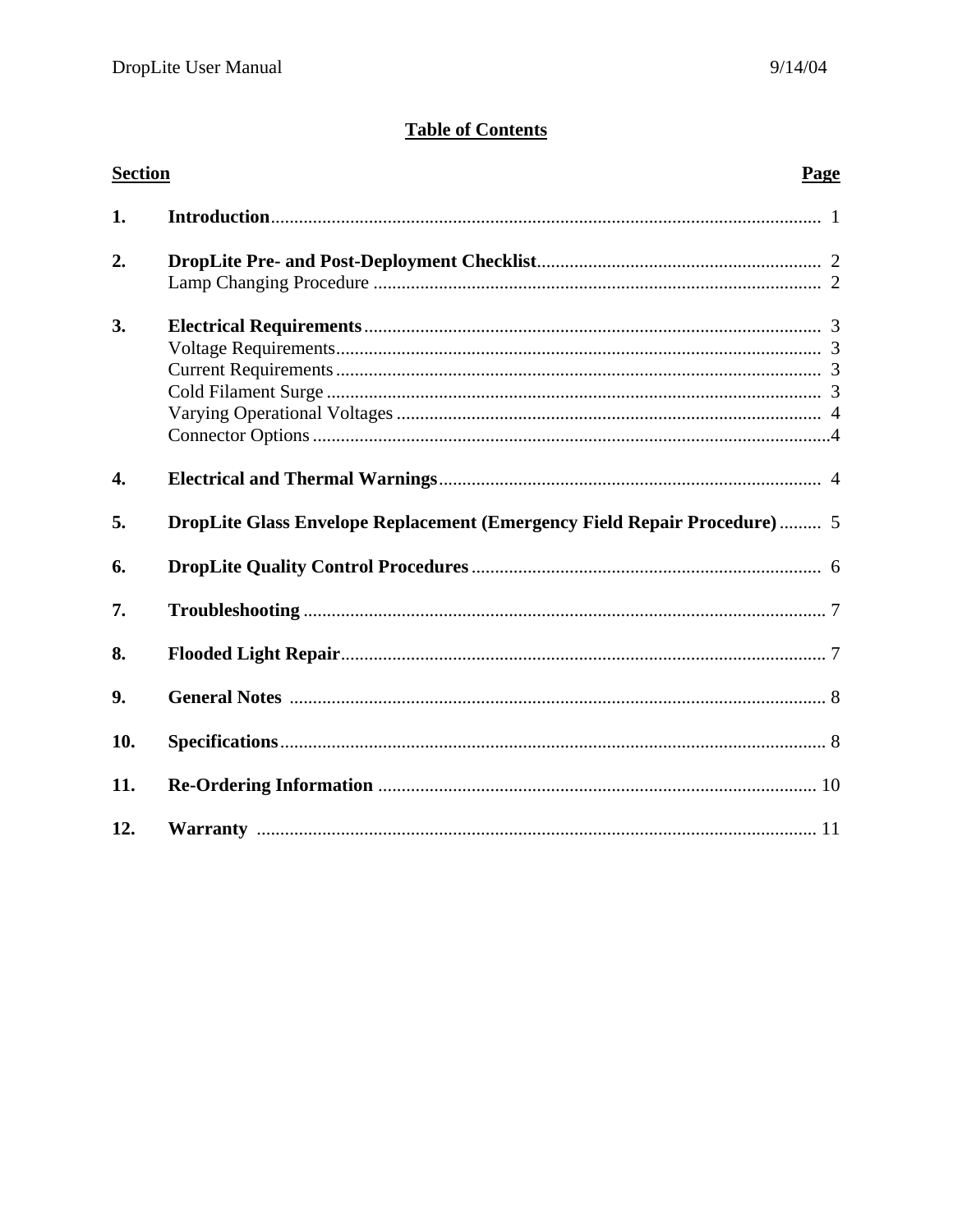### **1. Introduction**

Congratulations on the purchase of your new DropLite. DropLites are underwater lights designed to be dropped off the side of a boat or lowered into a tube or pipe. DropLites use standard screw base quartz halogen lamps which are available up to 1000 watts. An exclusive spring loaded socket prevents vibration-loosening lamp failures. The DropLite's built-in underwater electrical connector allows the light to be removed from the power cable. Relamping is easily done without the use of a tool by unscrewing the connector/socket assembly from the light body.

A lightweight, plastic tube protects the fixture from shock and impact. This protective housing is made from tough, non-corrodible polycarbonate. The tube housing permits unrestricted, omnidirectional lighting.

Applications for the DropLite include attracting fish, pipe inspection, and general underwater illumination.

This product has been subjected to extensive testing and development and is widely recognized as a high quality underwater light of superior design.

Features that contribute to the versatility of the DropLite include the following:

- 1) The socket/connector assembly unscrews from the light body without the use of any tools, exposing the lamp for easy replacement. Removal of the light from its mount is usually not required during the relamping process. Also, the glass-metal seal is not disturbed during relamping, which increases reliability and eliminates the need for frequent pressure testing.
- 2) Many lamps of different voltages and wattages are available. The socket is designed to position the lamp filament in the optimal location for highly efficient performance.
- 3) The spring loaded lamp socket provides positive gripping of the lamp to prevent vibration related contact failures as well as to provide superior lamp alignment.
- 4) Two different connector types are available; XSG and BH3M types. The standard depth rating of the DropLite is 1,000 meters.
- 5) Standard construction is of rugged 6061-T6 aluminum.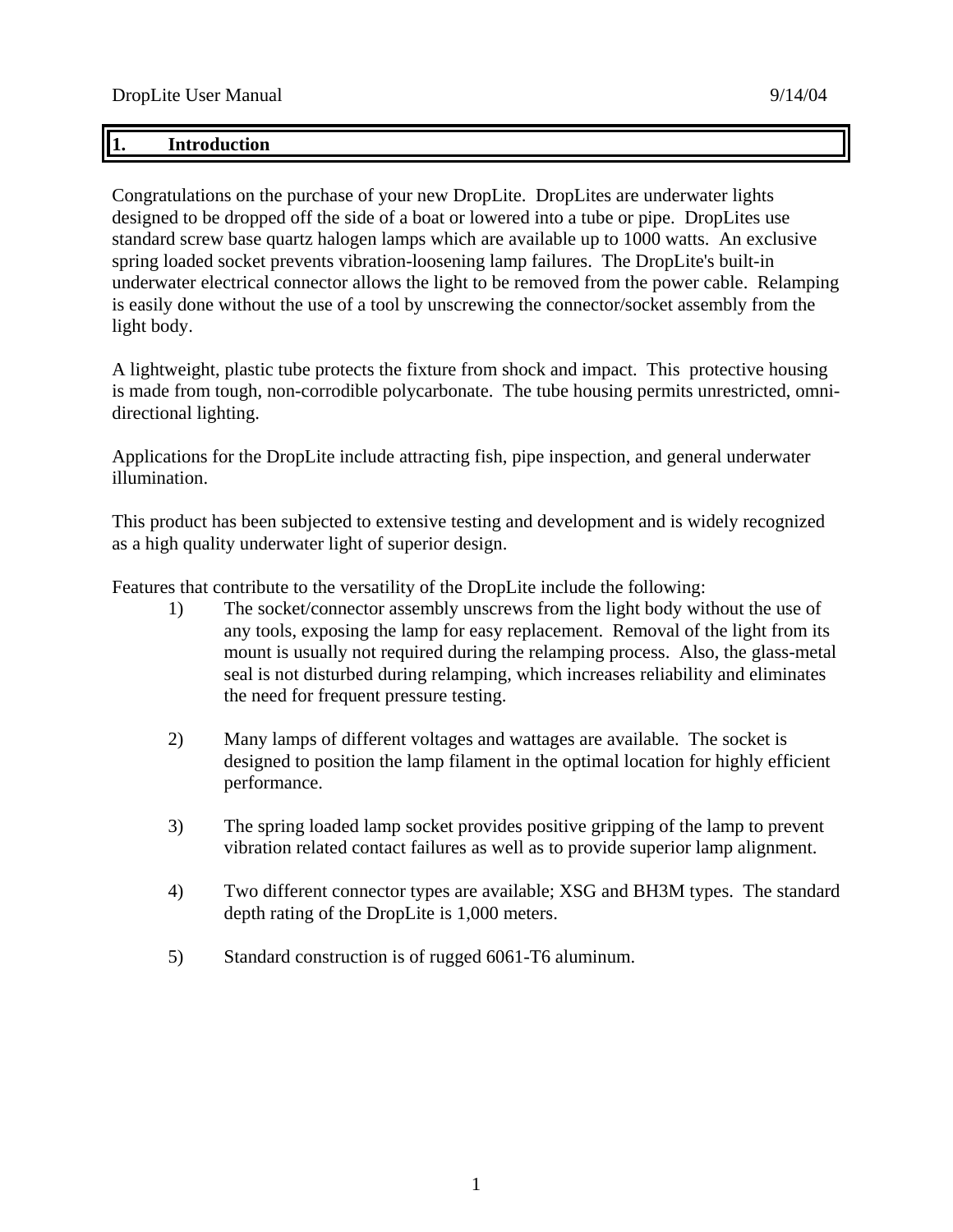### **2. DropLite Pre- and Post-Deployment Checklist**

**Warning:** After each deployment, carefully check to make sure the light has not flooded. It is possible for the light to partially flood and then reseal itself while underwater. Upon surfacing, the light can become internally pressurized, which may be potentially dangerous. Additionally, if the power remains on when the light has partially flooded, it is possible for electrolytic generation of an explosive mixture of hydrogen and oxygen gases. **If a light appears flooded upon removal from the water, it should be treated as potentially dangerous. Point the light away from persons and valuable equipment and verify whether or not it is internally pressurized. Make sure that the power is disconnected as soon as a flooded condition is suspected.**

Each DropLite is shipped ready for immediate use. To ensure that the light will perform reliably, please observe the following maintenance guidelines:

- 1) Try to rinse the light with fresh water after use in salt water.
- 2) It is normal for a scale buildup to occur on the plastic tube. This can be cleaned off with vinegar. Use a non-abrasive cloth to minimize future buildup.
- 3) Always check to make sure that the the rear bulkhead connector assembly is secure before deployment.
- 4) Check for condensation inside the glass envelope, especially after changing lamps. If any condensation is evident, unscrew the connector/socket assembly from the body and remove the lamp. Place the connector/socket assembly and lamp inside a warm oven (at least 100 C or 212 deg F) for at least 30 minutes to bake out any moisture that may present. If possible, purge with dry nitrogen while reassembling the light.
- 5) After each deployment, examine the power cable and rear connector for damage.

### Lamp Changing Procedure

To change the lamp, first remove the plastic tube from the body by unscrewing the plastic set screws. The cable can then be disconnected by unscrewing the plastic locking sleeves and pulling the connector halves apart. Then simply unscrew the socket/connector assembly from the light body and remove the old lamp by twisting counter-clockwise. When installing the new lamp, be sure not to get any fingerprints on the surface of the lamp. Use a piece of tissue or other clean paper to hold the lamp while installing it. Fingerprints can be cleaned from the surface of the lamp with isoproply (rubbing) alcohol.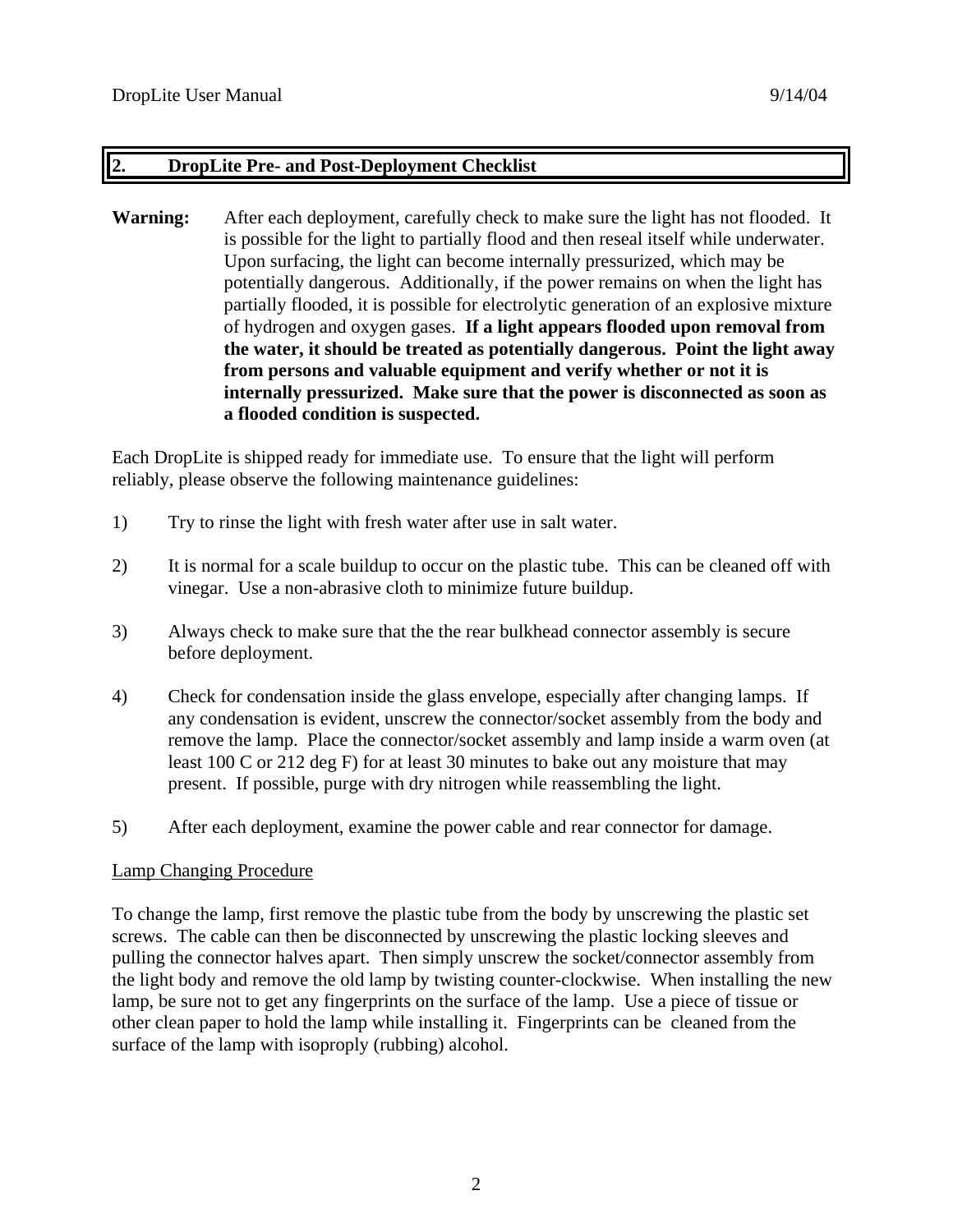### **3. Electrical Requirements**

It is very important to use an appropriate power supply for each particular DropLite; factors to consider are: voltage requirements (including voltage drop over long cable lengths), current draw of the lamp, cold filament power surge, and lamp life at various voltages.

Voltage Requirements: The power supply must of course be able to supply sufficient voltage to the light, however in many cases (especially with low voltage lights), the output voltage from the power supply must be much higher than the lamp voltage. The reason for this is that a significant amount of power is lost due to the electrical resistance of the power cable. The voltage drop over a length of cable can be calculated by using the formula,  $V = IR$ , where V is the voltage drop, I is the current draw of the light in amps, and R is the total electrical resistance of the power cable in ohms. The current draw of a particular lamp can be calculated if the wattage and voltage of the lamp are known. The current draw is equal to the lamp wattage divided by the lamp voltage, or, **amps = watts/volts**.

For example, referring to the table of electrical resistances of various wire gauges listed below, we can calculate the voltage required to operate a 24 volt-300 watt light at 24 volts over 250 feet of 16 gauge cable. The current draw of a 24 volt-300 watt lamp operating at 24 volts is 300 watts/24 volts = 12.5 amps. The resistance of 16 gauge wire is approximately 4 ohms/1000 feet. *Since the total path of the circuit is from the power supply to the light and back to the power supply, the total resistance of the cable is twice the length of the cable times the linear resistance*, or for this example,  $R = (2 \times 250 \text{ ft}) \times (4 \text{ ohms}/1000 \text{ ft}) = 2.0 \text{ ohms}$ . Since  $V = IR$ , the voltage drop, V is equal to 12.5 amps x 2.0 ohms  $= 25$  volts. This means that 25 volts is lost due to resistance and so the power supply will need to provide at least 49 volts to power this 24 volt-300 watt light over a 250 foot cable!

|    | Wire Gauge Ohms/1000 ft (approx) |
|----|----------------------------------|
| 20 | 10                               |
| 18 | 6                                |
| 16 |                                  |
| 14 | 2.5                              |
| 12 | 15                               |

Current Requirements: The current draw of a particular lamp is determined by dividing the lamp wattage by the lamp voltage. It is worthwhile to note that if high voltage (greater than 110 volts) current is being used to power the light, there is still a voltage drop over the length of cable, but the amperage is often small enough (due to the high voltage) that the voltage drop is less significant. The power supply must still provide the necessary power; a 120 volt-1000 watt generator will only power 1000 watts' worth of lights at 120 volts.

Cold Filament Surge: Upon initial power-up of the lamp, it takes a great amount of energy to heat up a cold lamp filament--up to 10 times the operational current draw for a short period. The power supply must be capable of providing not only the necessary voltage and sustained operational current draw of the lamp, but must also provide this temporary high current. Many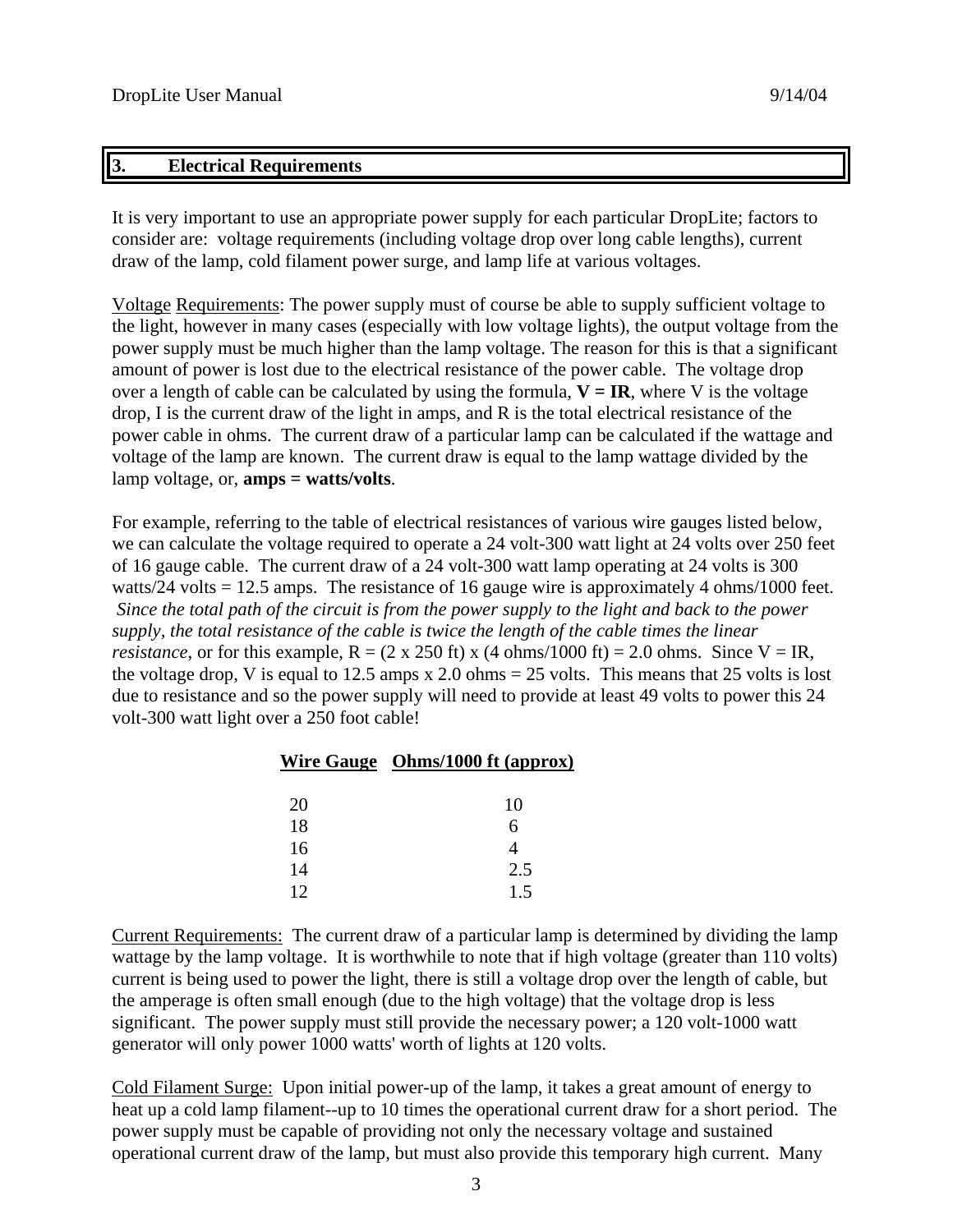### DropLite User Manual 9/14/04

power supplies have built-in safety foldback circuits to protect the power supply (and powered equipment) from accidental short circuits. The cold filament current surge may appear to the power supply as a direct short circuit, and so will trip the foldback circuit. It is often necessary to modify the power supply to desensitize this foldback circuit in order to allow the momentary high current necessary to heat the filament. We suggest that the power supply manufacturer's application recommendations be followed whenever applicable.

Varying Operational Voltages: The various lamps will operate at voltages other than the nominal recommended voltage, affecting lamp life and color temperature. Undervoltage will increase lamp life, while overvoltage will rapidly decrease lamp life.

Connector Options: Two different industry standard underwater connectors can be used with the DropLite: a Subconn-type 3-pin male bulkhead connector, model BH3M and an XSG type. The standard connector pinouts are illustrated below.



Figure 1: Standard DropLite Connector Pinouts

# **4. Electrical and Thermal Warnings**

It is essential that caution is exercised whenever electricity is utilized in or near the water. AC current is certainly more dangerous, but even 12 volts DC can pose an electrocution hazard under certain circumstances. **A Ground Fault Interrupt should be used whenever high voltage lights are being utilized; when divers are in the water this is especially critical! Do not operate AC-powered lights without a GFI!** Additionally, all high voltage lights should be case grounded for safety. If a protective glass dome is broken and the light floods, a short circuit will likely occur. The current will flow to the ground reference; if the body of the light is grounded, then the short circuit will occur between the "hot" lead and the body of the light rather than the water surrounding the light.

It is also important not to burn a light in air for more than a few seconds unless that light has been specifically designed for this purpose. Most lights become quite hot under normal operation and rely on the surrouding water to provide cooling. When an underwater light is burned in air, the resulting heat buildup can pose a fire hazard. If the light is operated for testing purposes in air, be sure to let it cool down for a couple of minutes before immersing it in water. It is also a good idea to turn the light off a few seconds prior to removing it from the water. These precautions minimize the thermal shock on the pyrex glass envelope; thermal shock is a rapid change in temperature which can cause the pyrex to crack. If a certain application requires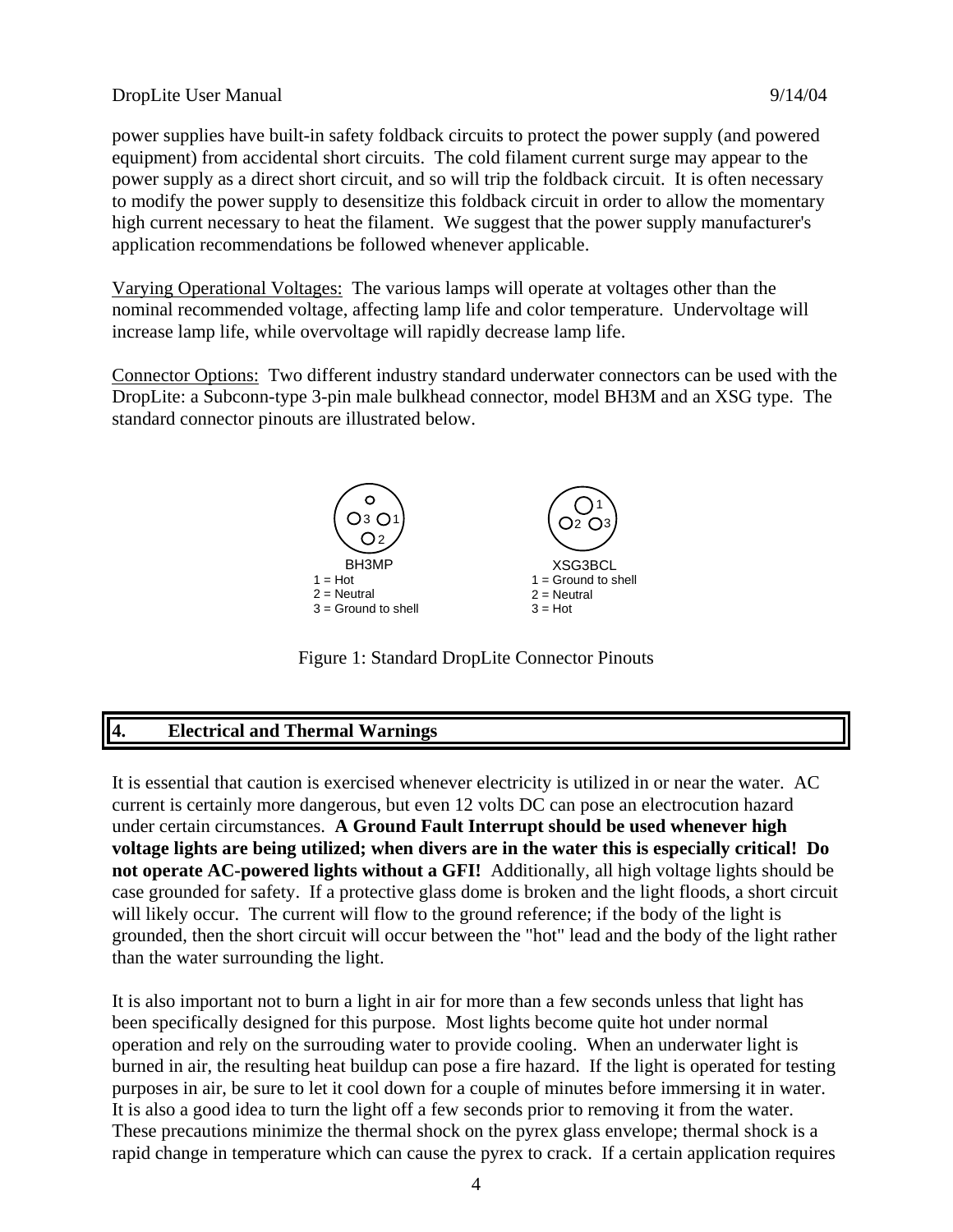the light to be operated in a wet/dry environment, DSPL recommends using lamps of 100 watts or less. Extreme caution must be used when handling lights burning in air due to the high operating temperatures.

# **5. DropLite Glass Envelope Replacement (Emergency Field Repair Procedure)**

Before any field replacement of a DropLite component is initiated, the work area must be made as clean as possible. The surface used to work on should be dirt and lint free. Once a suitable work space has been established, use the following procedure:

- 1) To make servicing the DropLite easier, it is desirable to first remove the connector/socket assembly from the body. This can be done by firmly grasping the **body** with one hand and twisting the connector/socket assembly in a counterclockwise direction with the other hand, taking care to grip the body only and not the envelope itself.
- 2) Once the connector/socket assembly has been removed, stand the DropLite body on end to avoid having the O-rings accumulate any particles from the work surface which may inhibit their sealing function. To remove the existing envelope from the DropLite body:
	- a) Place the body on a clean flat surface and hold in place with one hand.
	- b) Using a small jewelers-type slotted screwdriver or the point of a small awl, push the flange of the spiral retaining ring out of it's groove toward the envelope and push up.
	- c) Once the flange has cleared the top of the body sufficiently, grip the exposed end and **slowly** twist the spiral retaining ring out of the groove, taking care not to twist it out of shape--the ring can be reused if it maintains its original form.
- 3) Clean out any broken glass and debris from the body before installing the new envelope. A very small piece of debris between the envelope and body can cause the glass envelope to crack when pressurized.
- 4) Inspect the O-ring located in the body. Check very closely for slices, tears, cracks, or rough spots. It is recommended to replace the O-ring with a new one, however the old Oring may be reused if it is still in good condition.
- 5) With a fresh O-ring in place, carefully push the new envelope into position on the front of the body. It may be a tight fit--there is some variation between individual envelopes since they are hand-blown--so be careful not to force it into place.
- 6) When the envelope is fully seated, replace the metal snap ring, being careful not to chip or scratch the glass. Work the snap ring all the way into its groove with an awl, pushing the ring outward against the wall of the body to make sure it is completely seated and won't come out.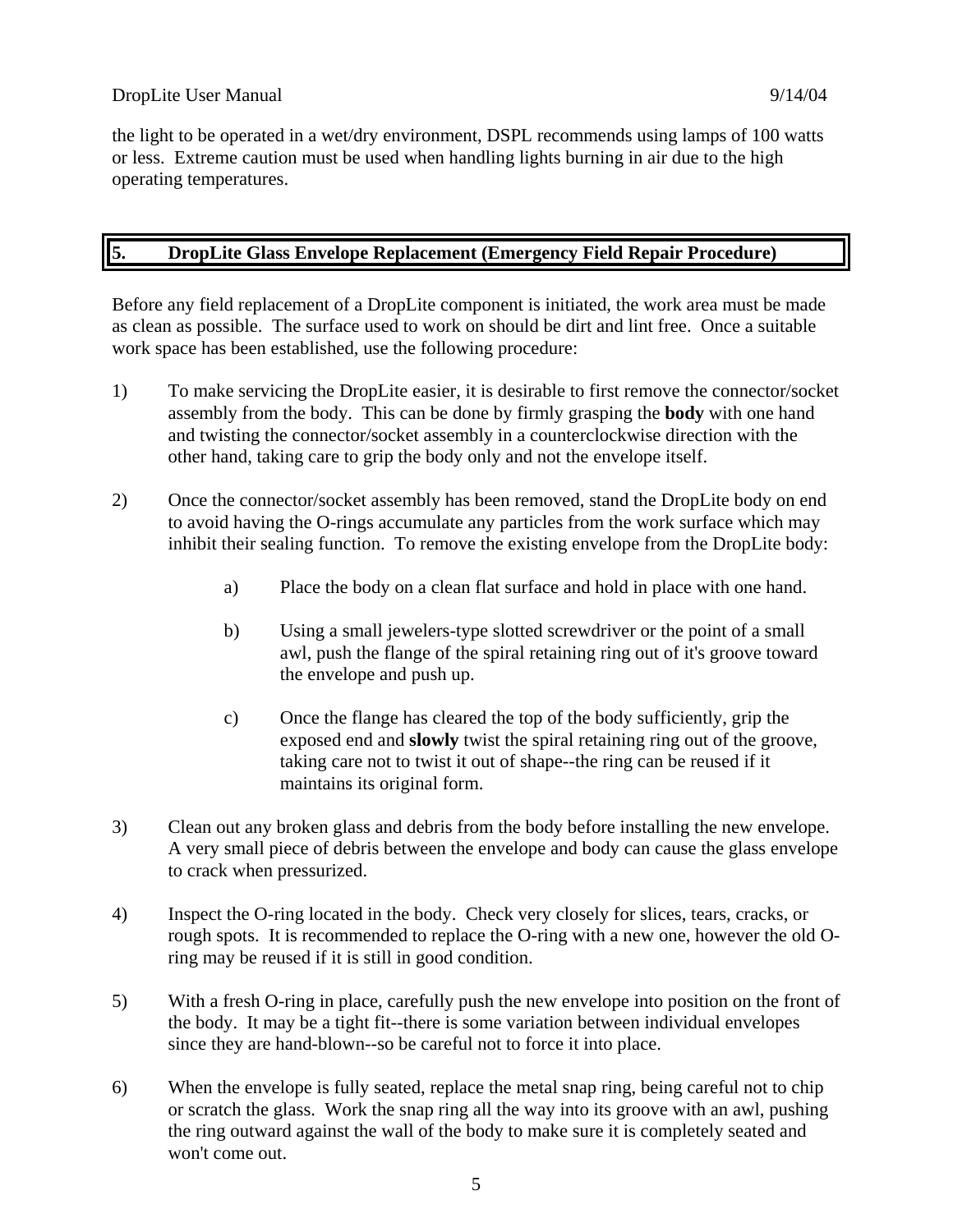7) Make sure the inside of the envelope is clean before reassembling.

### **6. DropLite Quality Control Procedures**

This section is included to provide an understanding of the quality control process that each DropLite is subjected to.

After assembly is completed, each DropLite is electrically tested with the Meg-Ohm tester to verify that the socket wire insulation is intact, and that there are no short circuits between a power lead and the metal light body. Each individual lamp is also tested for short circuit between the power leads and the lamp base. The connector is then checked to verify that it is firmly secured to the light body.

Before installing the lamp, the light is pressure tested in one of the DeepSea pressure test vessels. All DropLites are pressure tested to their rated depth.

The light is then test-burned in a test tank for thirty minutes. After the test burn while soaking, the light is checked for internal condensation. If there is no condensation present, the light is then prepared for shipping.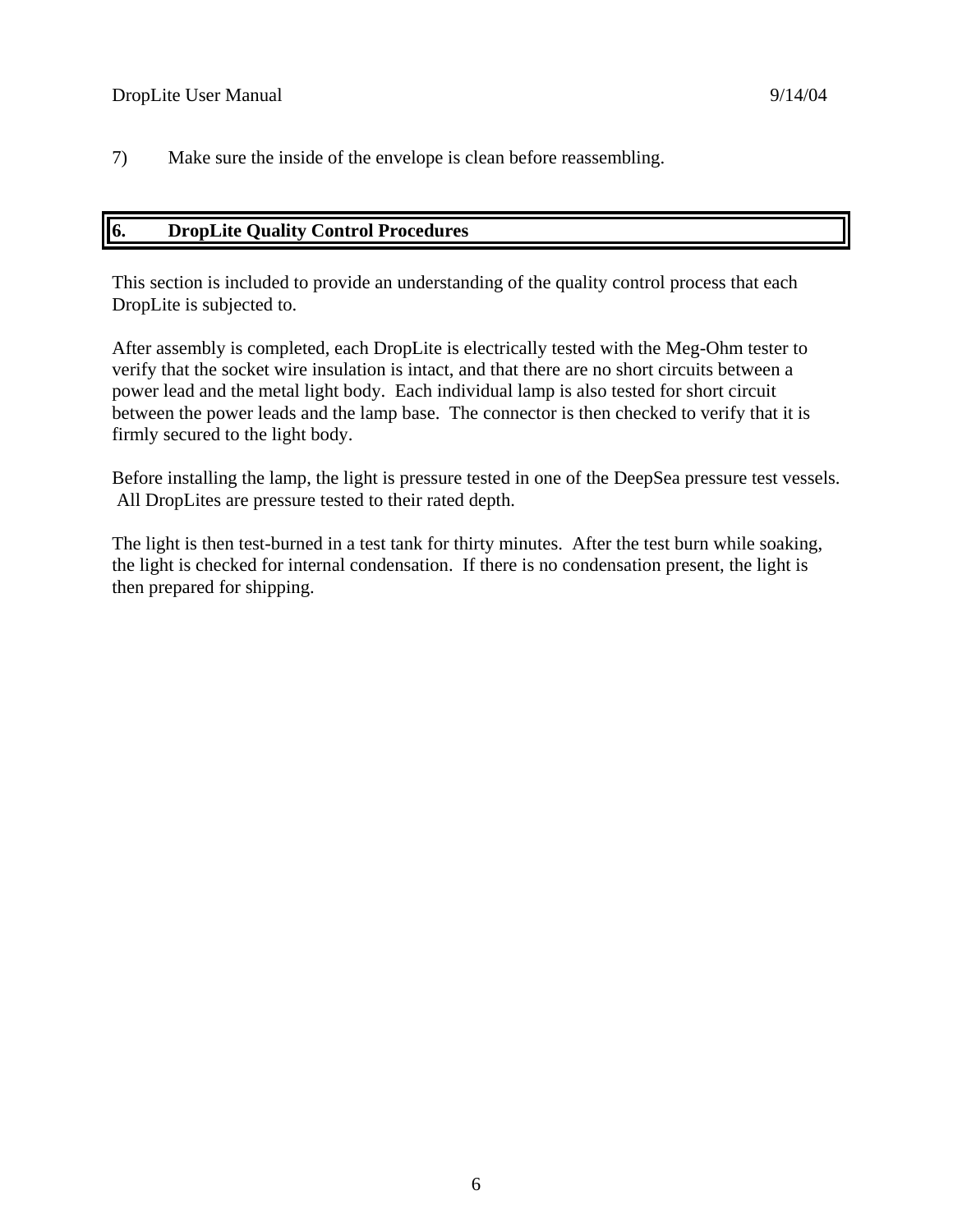| 7.<br><b>Troubleshooting</b> |                           |                                                                                                   |
|------------------------------|---------------------------|---------------------------------------------------------------------------------------------------|
| Problem                      | Possible Cause            | <b>Recommended Action</b>                                                                         |
| Light doesn't turn on.       | Not plugged in.           | Secure all connections.                                                                           |
|                              | GFI tripped.              | Reset GFI.                                                                                        |
|                              | Lamp burned out.          | Change lamp.                                                                                      |
|                              | Cable defective.          | Check continuity from one end to<br>the other. Meg test if possible.                              |
|                              | Insufficient voltage.     | Make sure battery is fully<br>charged. Verify power supply is<br>adequate (refer to Section III). |
| Light flooded.               | Connector loose.          | See Section 8.                                                                                    |
|                              | Damaged O-ring.           | Replace as required.                                                                              |
|                              | Glass cracked or chipped. | Replace envelope as per Sec. 5.                                                                   |

# **8. Flooded Light Repair**

If the light is leaking, first suspect that there is a damaged O-ring, or that the glass envelope is cracked or has a chipped edge.

When looking for the source of a leak, first check if the rear connector is loose. If the connector is secure, check for a sliced or otherwise damaged O-ring; make sure the O-ring sealing surfaces are clean. If there is no apparently damaged O-ring, remove the glass dome and inspect the edge of the glass. If the edge is chipped, this is probably the source of the leak, and the dome should be replaced.

If a light is flooded and/or damaged, we recommend that the light be returned to DeepSea Power & Light for repair or replacement; DeepSea Power & Light cannot be responsible for any damage incurred during emergency field repairs. Such repairs should be undertaken only as a last resort and by qualified personnel.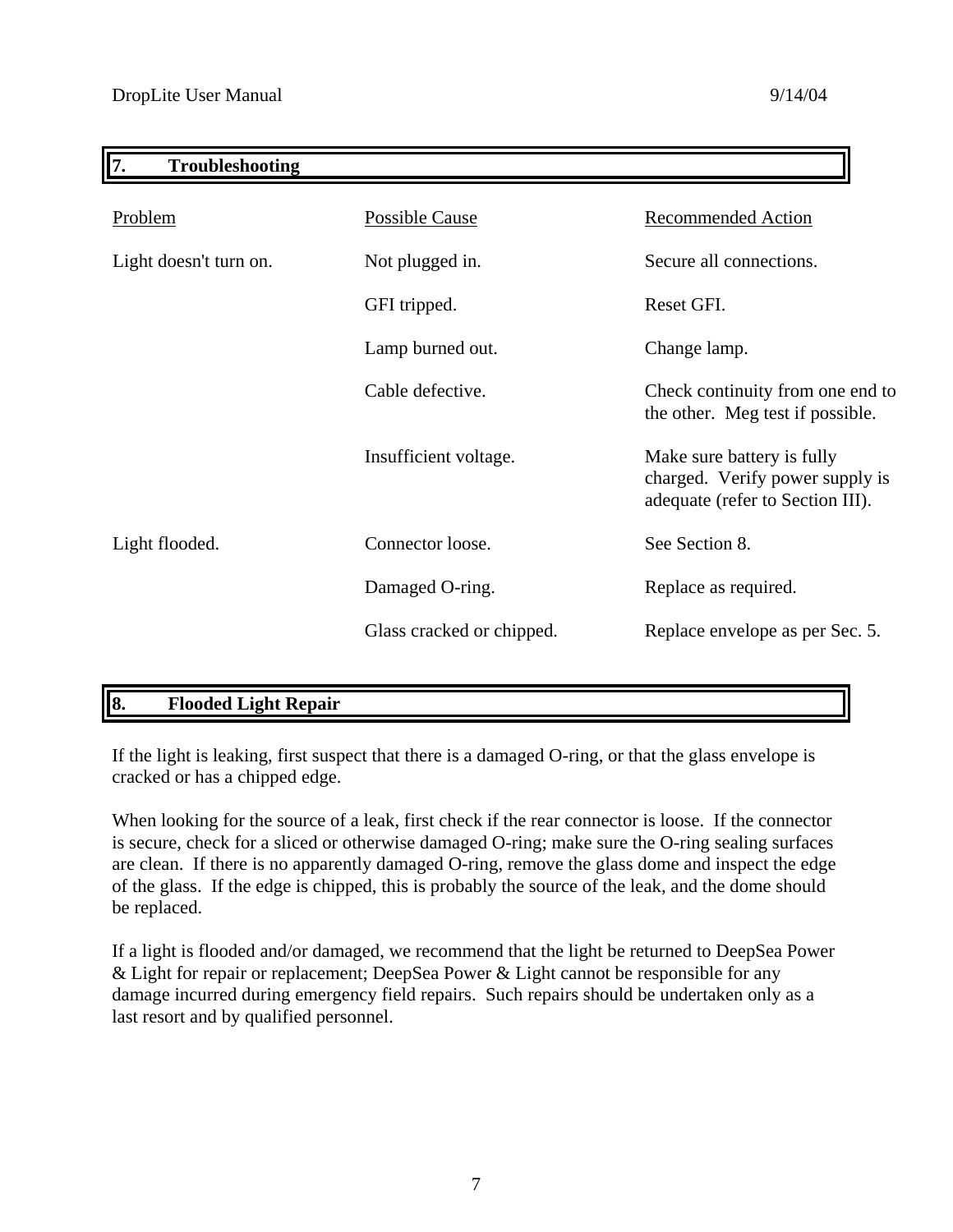# **9. General Notes**

Do not burn a DropLite out of water for more than about 30 seconds unless it is specially equipped for wet/dry use.

Do not operate any high voltage electrical equipment without using a Ground Fault Interrupt circuit for safety, especially when divers are in the water!

Do not operate a lamp at higher than recommended voltage. The lamp filament will melt with severe over-voltage, and slight over-voltage drastically reduces lamp life.

Be sure that any fingerprints are cleaned off the lamp with isopropyl alcohol before use.

| $• \n  0$<br>- - - - - - - - |            |                    |
|------------------------------|------------|--------------------|
|                              | <b>10.</b> | Spect <sub>r</sub> |

# **MECHANICAL**

| Material:                  | Anodized 6061-T6 aluminum                                                                |
|----------------------------|------------------------------------------------------------------------------------------|
| Length:                    | $15.2$ cm $(6.0 \text{ in.})$                                                            |
| Diameter:                  | $4.4 \text{ cm}$ (1.75 in.) maximum                                                      |
| Tube Housing:              | 5.1 cm $(2.0 \text{ in.})$ outer diameter by 30.5 cm $(12.0 \text{ in.})$ overall length |
| Dome Housing:              | 17.3 cm $(6.8 \text{ in.})$ outer diameter by 16.6 cm $(6.5 \text{ in.})$ overall length |
| Weight in Air:             | $0.3$ kg $(0.7$ lbs.)                                                                    |
| Weight in Water:           | $0.1 \text{ kg} (0.1 \text{ lbs.})$                                                      |
| Depth Rating:              | 1,000 meters (3,250 feet)                                                                |
| ELECTRICAL                 |                                                                                          |
| <b>Operating Voltages:</b> | 12, 24, 120, or 240 volts                                                                |
| <b>Available Wattages:</b> | 100, 150, 250, 500, or 1,000 watts                                                       |

Connectors: BH3M type, XSG-3BCL type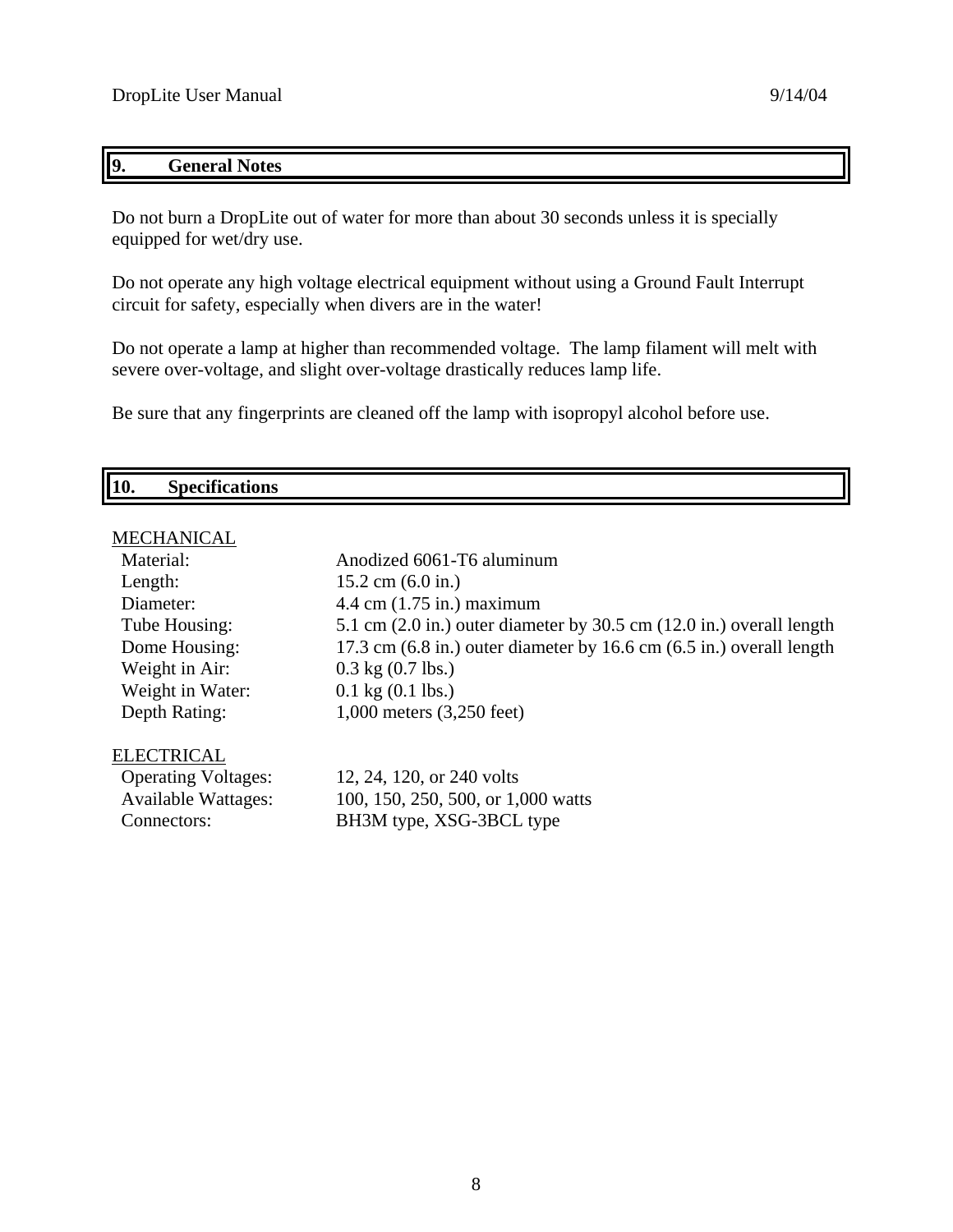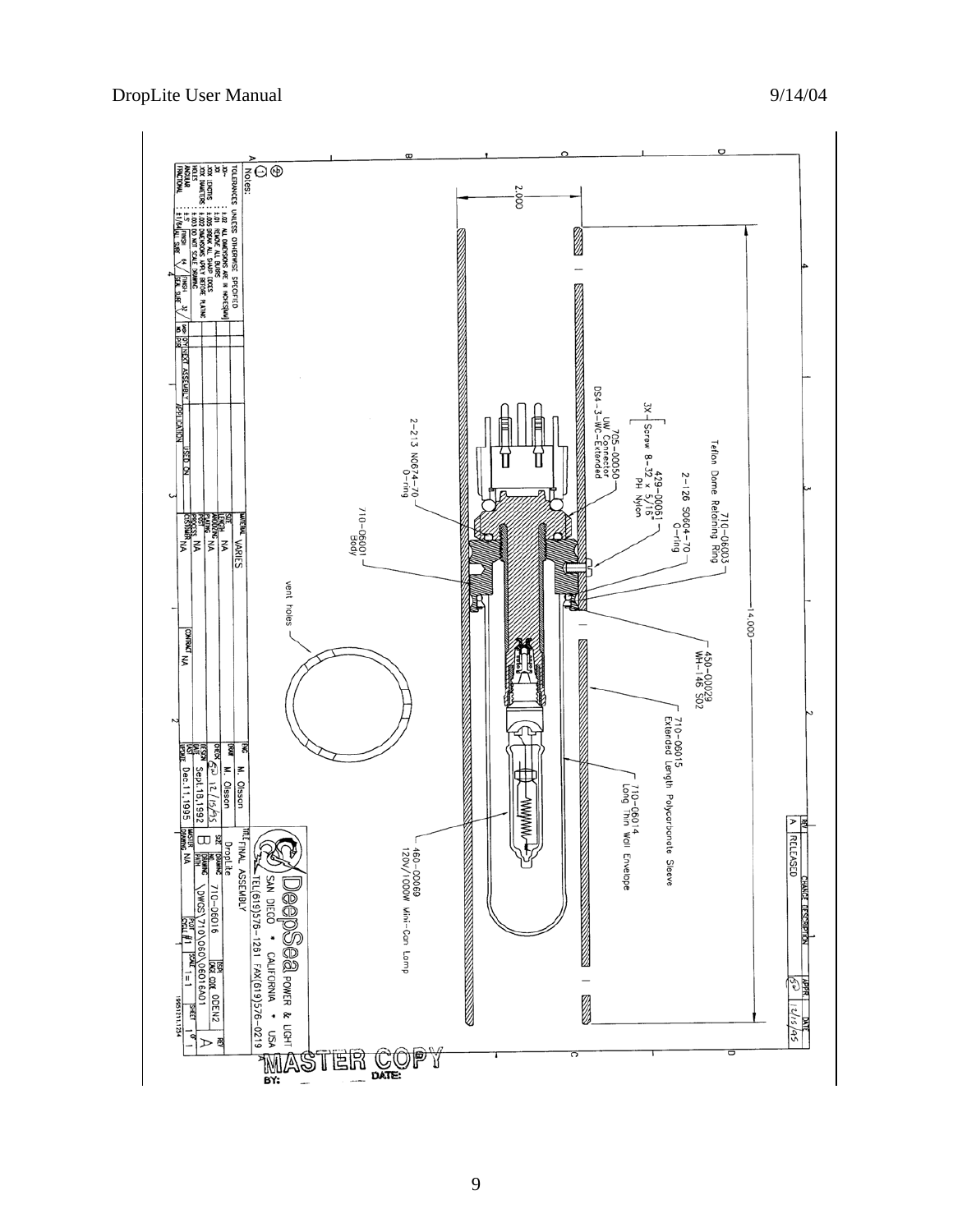# **11. Re-Ordering Information**

All DropLites include choices of connector and lamp. To order a DropLite, please use the following code, substituting values listed below for the following variables: *base model-c-v/w*, where base model = base model,  $c =$  connector and  $v/w =$  volts/wattage of the lamp.

| <b>Base Model</b> | Connector      | Reflector | <b>Volts/Wattage</b> | <b>Comments</b> |
|-------------------|----------------|-----------|----------------------|-----------------|
| DL2-1060          | $B = BH3M$     | N/A       | Max. wattage         | 1000m rating    |
|                   | $X = XSG-3BCL$ |           | is $1000W$ . See     |                 |
|                   |                |           | lamp matrix.         |                 |

\* Includes \$35 lamp. Add price differential for higher priced lamps.

#### **DropLite Lamps (Mini-Can screw base)**

| Model Number                              | Part Number | Description                       |       |       |            |        |
|-------------------------------------------|-------------|-----------------------------------|-------|-------|------------|--------|
| $MC-LV-LA*$                               | 714-001-001 | Mini-Can low voltage lamp adapter |       |       |            |        |
| *Required for use with low voltage lamps. |             |                                   |       |       |            |        |
| Model Number                              | Part Number | Volts**                           | Watts | Hours | Color Temp | Lumens |
| BP-12/50*                                 | 460-00019   | 12                                | 50    | 2000  | 3000K      | 950    |
| $BP-12/100*$                              | 460-00027   | 12                                | 100   | 1000  | 3100K      | 2,200  |
| BP-24/100*                                | 460-00032   | 24                                | 100   | 2000  | 3000K      | 1,800  |
| $BP-24/150*$                              | 460-00035   | 24                                | 150   | 70    | 3400K      | 5,000  |
| $BP-24/250*$                              | 460-00038   | 24                                | 250   |       |            |        |
| $BP-24/300*$                              | 460-00041   | 24                                | 300   |       |            |        |
| MC-120/100                                | 460-00053   | 120                               | 100   | 1500  | 2700K      | 1,600  |
| MC-120/150                                | 460-00055   | 120                               | 150   | 1500  | 2850K      | 2,400  |
| MC-120/250                                | 460-00059   | 120                               | 250   | 2000  | 2900K      | 4,750  |
| MC-120/325                                | 460-00061   | 120                               | 325   |       |            |        |
| MC-120/500                                | 460-00064   | 120                               | 500   | 2000  | 2950K      | 9,930  |
| MC-120/750                                | 460-00066   | 120                               | 750   |       |            |        |
| MC-120/1000                               | 460-00069   | 120                               | 1000  | 300   | 3200K      | 26,000 |
| MC-220/150                                | 460-00079   | 220                               | 150   | 1300  | 2800K      | 2,100  |
| MC-220/250                                | 460-00080   | 220/230                           | 250   | 2000  | 2900K      | 4,500  |
| MC-240/250                                | 460-00082   | 240                               | 250   | 2000  | 2900K      | 4,200  |
| MC-240/500                                | 460-00084   | 240                               | 500   | 2000  | 2950K      | 9,500  |

\* These bi-pin lamps replace the old style mini-can low voltage lamps but require the low voltage lamp adapter. \*\* 220/230V, 230V, and 240V lamps are used to meet a nominal 240V requirement

#### **DropLite Spare Parts**

| DL2-ENV    | DropLite2 long borosillicate glass envelope        |
|------------|----------------------------------------------------|
| DS4-WC     | BH3M connector/socket assembly with locking sleeve |
| $DI.2-PT$  | DropLite2 14" polycarbonate protective tube        |
| WH-146-S16 | Snap ring for envelope                             |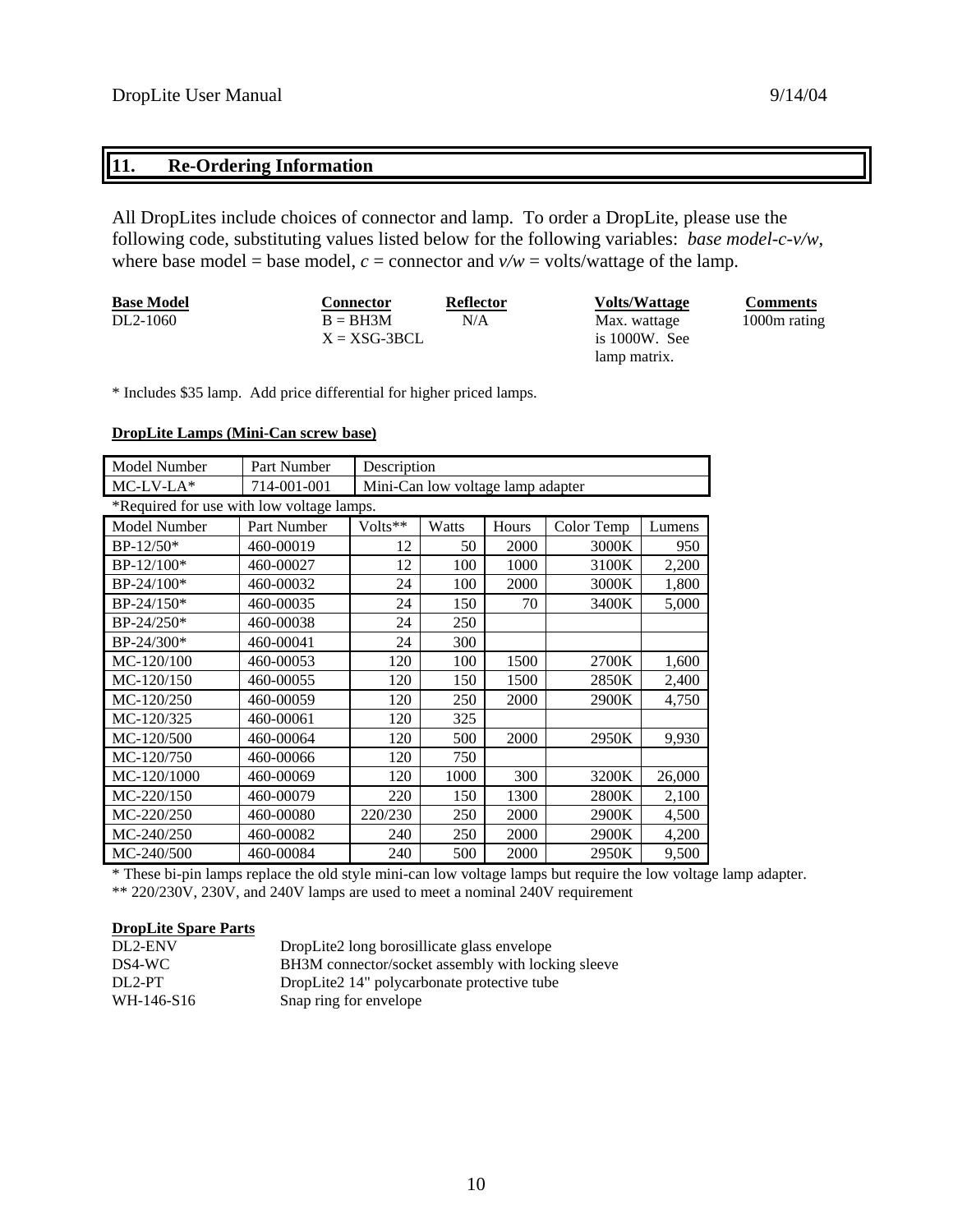### **12. Terms and Conditions of Sale**

No terms or conditions, other than those stated herein, whether contained in customer's purchase order or shipping forms or elsewhere, and no agreement or understanding, oral or written, in any way purporting to modify or negate these terms and conditions shall be binding on DeepSea Power & Light, Inc.

#### **Acceptance of Orders**

- A. Acceptance of binding purchase orders are subject to final written approval by DeepSea Power & Light, Inc.
- B. DeepSea Power & Light, Inc. will accept orders and bill in accordance with list prices and terms, even though incorrect list prices, discounts and terms may appear on the Purchase Order.

#### **Terms**

Upon approved credit the following terms will apply:

- A. Standard terms are net cash 30 days from date of invoice, unless otherwise specified. Invoices bear the date of shipment and are mailed from San Diego, CA within one business day of the shipment.
- B. Any portion of the Invoice amount which has not been paid within 30 days of the invoice date will accrue a monthly service charge equal to the maximum rate permitted under Section 1, Article XV of the California Constitution as amended by Proposition 2 effective November 7, 1979 (i.e., Federal Reserve discount rate plus five (5) percent per annum) commencing 31 days after the invoice date. In the event of any litigation arising out of this contract or any efforts by seller to enforce any of the terms of this contract, or to receive payment of any sum under this contract, the prevailing party shall be entitled to recover its reasonable attorney's fees and costs. This contract shall be interpreted in accordance with the laws of the State of California and venue for any dispute arising out of this contract shall be San Diego County, California.

#### **Title and Risk of Loss**

- A. Unless otherwise specified in accepted purchase order, all products are shipped F.O.B. DeepSea Power & Light, Inc. plant, San Diego, CA and title to the property passes to the buyer at the time of shipment. Buyer assumes all risk of damage to or loss or destruction of said property and no loss, injury or destruction of said property shall release buyer from the obligation to pay for this shipment.
- B. Unless otherwise specified in accepted purchase order, DeepSea Power & Light, Inc. shall have the option of partial or complete shipment of orders, and shall have the right to select the date of shipment, type of carrier, and routing of shipment on behalf of Customer. DeepSea Power & Light, Inc. will make best efforts to meet quoted shipment dates, but does not guarantee to ship products within the time quoted. DeepSea Power & Light, Inc. shall not be held responsible for any failure to make delivery of all or any part of product or nonperformance of services attributable to governmental action, strike or other labor dispute, riots, storm, flood, epidemic, fire damage to or destruction in whole or in part of products, lack of or inability to obtain raw materials, labor fuel, or supplies, or any act of God or other cause, contingency or circumstances within or without the United States not subject to DeepSea Power & Light, Inc.'s control which prevents or hinders manufacture or delivery of product or performance of services.

#### **Termination**

Purchase Orders accepted by DeepSea Power & Light, Inc. are not cancellable by Buyer unless all details are agreed upon in writing by DeepSea Power & Light, Inc. and Buyer, including Buyer's agreement to assume termination charges required by DeepSea Power & Light, Inc.

#### **Returns**

A. No product will be accepted for return, repair or replacement without first obtaining a Return Merchandise Authorization (RMA) number.

The following information will be required:

- 1. Date of Shipment
- 2. Invoice Number and Sales Order Number
- 3. Customer Purchase Order Number
- 4. Any relevant technical data for failure description and circumstances.
- B. New, unused, undamaged, fully operational, standard stock parts may be returned for credit, only with prior written authorization, and will be subject to a \$30.00 or 15% minimum handling charge, whichever is greater. Items must have shipped from DeepSea Power & Light, Inc. no more than 30 days prior to requesting an RMA. Return freight charges shall be paid for by Customer. Non-standard or used parts are not returnable.
- C. Any return, repair or replacement shall be subject to DeepSea Power & Light, Inc. Quality Assurance acceptability.
- D. Buyer assumes all risk of damage or loss or destruction of the property which is accepted for return, repair, or replacement as provided above. It is expressly agreed that all risks of loss are borne by Buyer from and after the